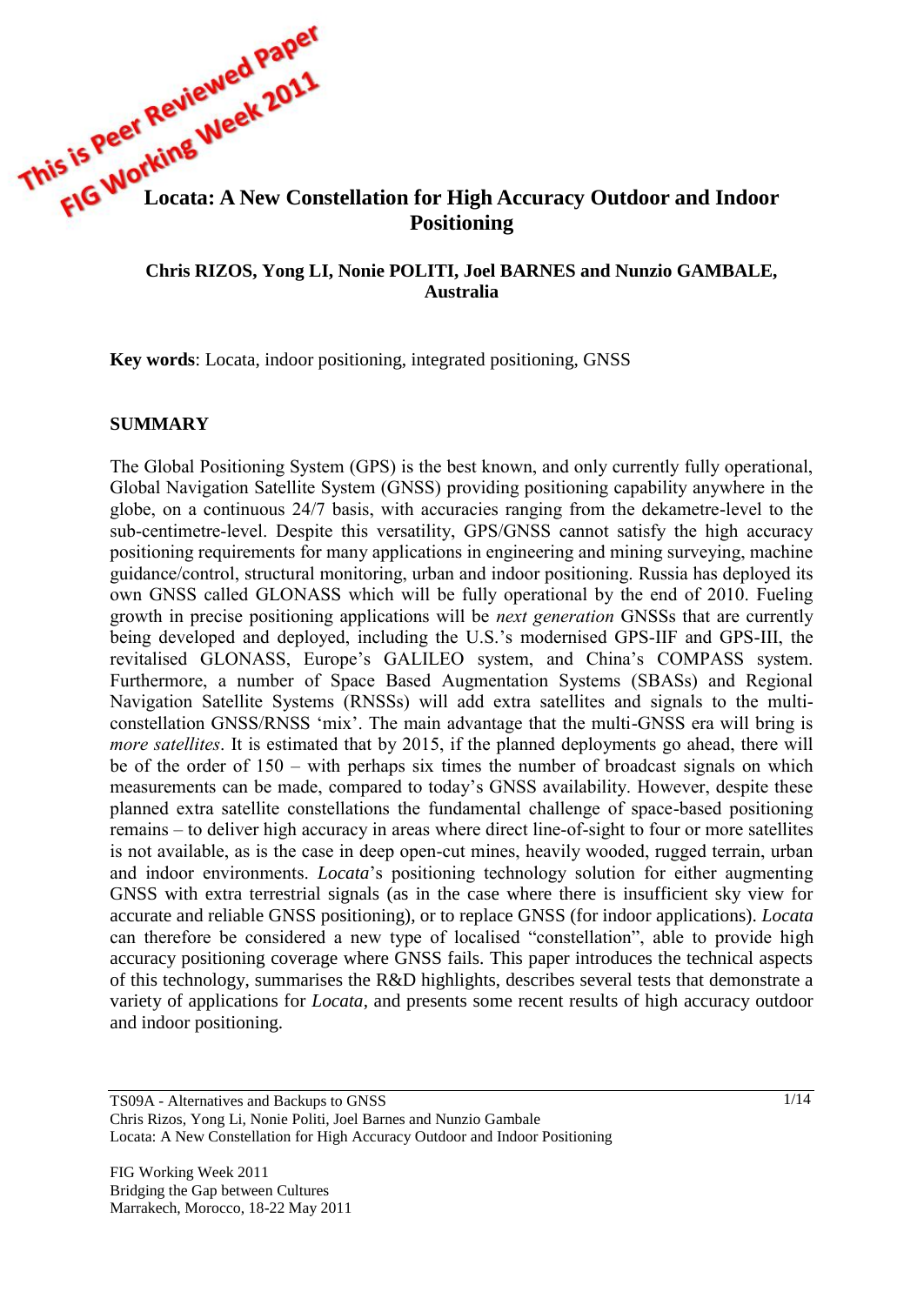# **Locata: A New Constellation for High Accuracy Outdoor and Indoor Positioning**

### **Chris RIZOS, Yong LI, Nonie POLITI, Joel BARNES and Nunzio GAMBALE, Australia**

### **1. INTRODUCTION**

The Global Positioning System (GPS) is a reliable, versatile, generally available and comparatively accurate positioning technology, able to operate anywhere across the globe. GPS is, in fact, the most effective general-purpose navigation tool ever developed because of its ability to address a wide variety of applications: air, sea, land, and space navigation; precise timing; geodesy; surveying and mapping; machine guidance/control; military and emergency services operations; hiking and other leisure activities; personal location; and location-based services. These varied applications use different and appropriate receiver instrumentation, operational procedures, and data processing techniques. But all require signal availability from a minimum of four GPS satellites for three-dimensional fixes.

Although GPS is currently the only fully operational Global Navigation Satellite System (GNSS), the Russian Federation's GLONASS is being replenished (fully operational by the end of 2010), the European Union's GALILEO may be operational by 2016-2018, and China's COMPASS is likely to also join the "GNSS Club" by 2020 (after first deploying a regional navigation satellite system by 2012). Together with dozens more satellites from other countries and agencies in the form of augmentation satellite or regional systems, it is likely that the number of GNSS satellites useful for high accuracy positioning will increase to almost 150 – with perhaps six times the number of broadcast signals on which carrier phase and pseudorange measurements can be made. However, the most severe limitation of GPS/GNSS performance will still remain; the accuracy of positioning deteriorates very rapidly when the user receiver loses direct view of the satellites, which typically occurs indoors, or in severely obstructed urban environments, steep terrain and in deep open-cut mines.

*Locata*'s positioning technology solution is a possible option to either augment GNSS with extra terrestrial signals (as in the case where there is insufficient sky view for accurate and reliable GNSS positioning), or to replace GNSS (e.g. for indoor applications) (http://www.locatacorp.com). Locata relies on a network of synchronised ground-based transceivers (*LocataLites*) that transmit positioning signals that can be tracked by suitably equipped user receivers. These transceivers form a network (*LocataNet*) that can operate in combination with GNSS, or entirely independent of GNSS – to support positioning, navigation and timing (PNT). This permits considerable flexibility in system design due to there being complete control over both the signal transmitters and the user receivers. One special property of the *LocataNet* that should be emphasised is that it is time-synchronous, allowing point positioning with cm-level accuracy using carrier phase measurements. This paper introduces the technical aspects of this technology, summarises the R&D highlights,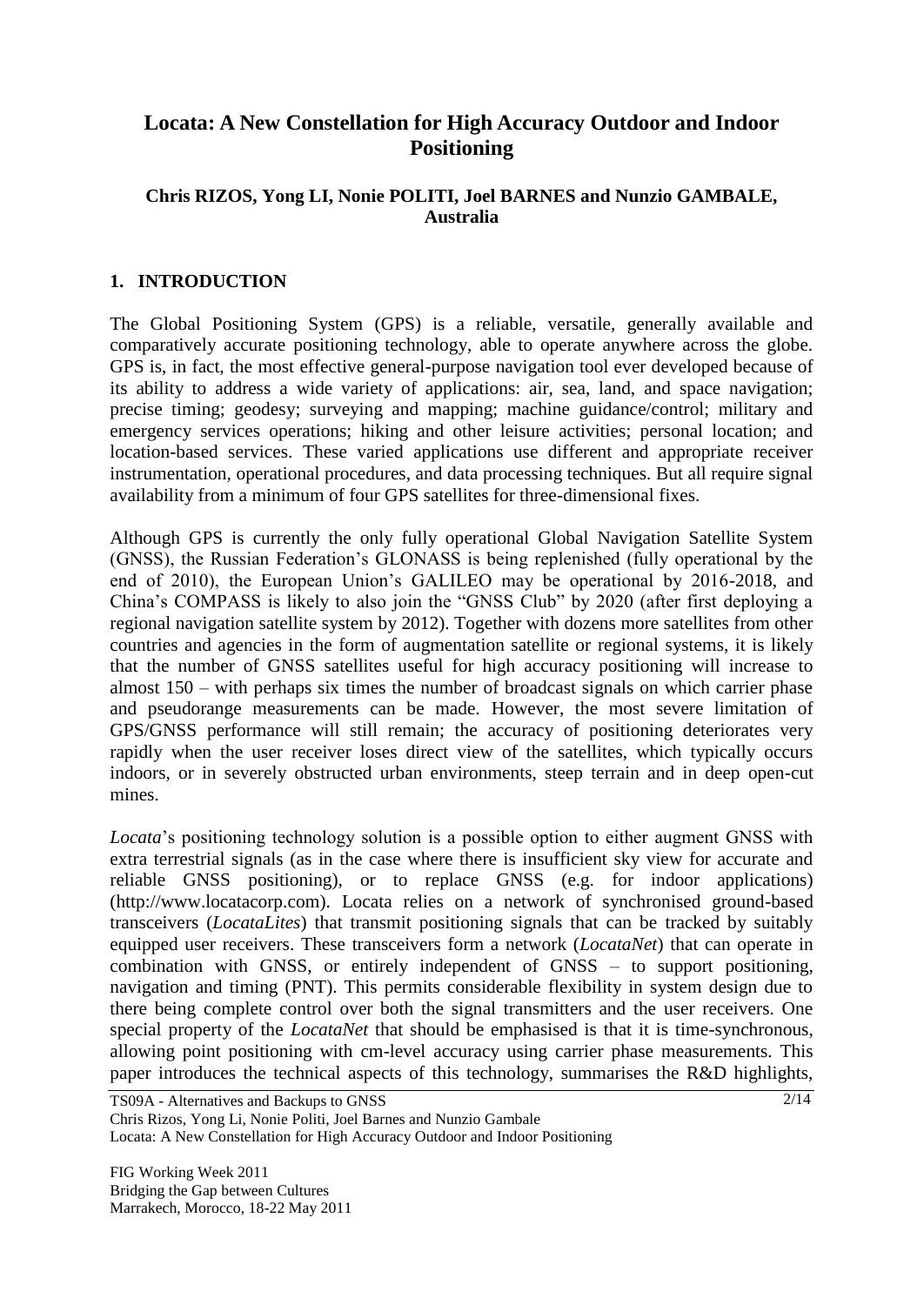describes several recent tests that demonstrate a variety of high accuracy outdoor and indoor positioning applications for *Locata*.

# **2. FROM PSEUDOLITES TO LOCATALITES**

# **2.1 Background**

Pseudolites are ground-based transmitters of GPS-like signals (i.e. "pseudo-satellite") which, in principle, can significantly enhance the satellite geometry, and even replace the GPS satellite constellation in some situations. Most pseudolites that have been developed to date transmit signals at the GPS frequency bands (L1: 1575.42MHz or / and L2: 1227.6MHz). Both pseudorange and carrier phase measurements can be made on the pseudolite signals. The use of pseudolites can be traced back to the early stages of GPS development in the late 1970s, at the Army Yuma Proving Ground in Arizona (Harrington & Dolloff, 1976), where the pseudolites in fact were used to validate the GPS concept before launch of the first GPS satellites. In the case of GALILEO, the GATE testbed (http://www.gate-testbed.com/) serves the same purpose.

With the development of the pseudolite techniques and GPS user equipment during the last two decades, the claim has been made that pseudolites can be used to enhance the availability, reliability, integrity and accuracy in many applications, such as aircraft approach and landing (Lee et al, 2002; Soon et al, 2003), deformation monitoring applications (Barnes et al, 2005a), Mars exploration (Lemaster & Rock, 1999), and others (Barnes et al, 2002b; Tsujii et al, 2002; Wang et al, 2007). However, extensive research and testing has concluded that pseudolites have fundamental technical problems that, even in a controlled or lab environment, are extremely difficult to overcome. The challenges of optimally siting pseudolites, controlling transmission power levels, overcoming "near-far" problems, trying to ensure extremely high levels of time synchronisation, configuring special antennas, and designing the "field of operations" such that GNSS and pseudolites can work together (or at least not interfere with each other) have been largely insurmountable in the real world. Yet over the years a number prototype systems have been developed and many papers have been written dealing with this technology. As far as the authors are aware the only working pseudolite-based commercial product is the *Terralite XPS* multi-frequency integrated GPS+pseudolite system offered to the open-cut mining industry [\(http://www.novariant.com\)](http://www.novariant.com/), now owned by the Trimble Company.

Pseudolite research at the University of New South Wales (UNSW) commenced in 2000. UNSW researchers have experimented with them in the unsynchronised mode, using the GPS L1 frequency, on their own or integrated with GPS and Inertial Navigation Systems, for a variety of applications. (The reader is referred to the website [http://www.gmat.unsw.edu.au/snap/about/publications\\_year.htm](http://www.gmat.unsw.edu.au/snap/about/publications_year.htm) for a full list of pseudoliterelated papers by UNSW researchers.) Is *Locata* another pseudolite-based positioning system? The authors contend that there are sufficient unique characteristics of *Locata* that it should be considered as belonging to a new and separate class of terrestrial RF-based positioning systems.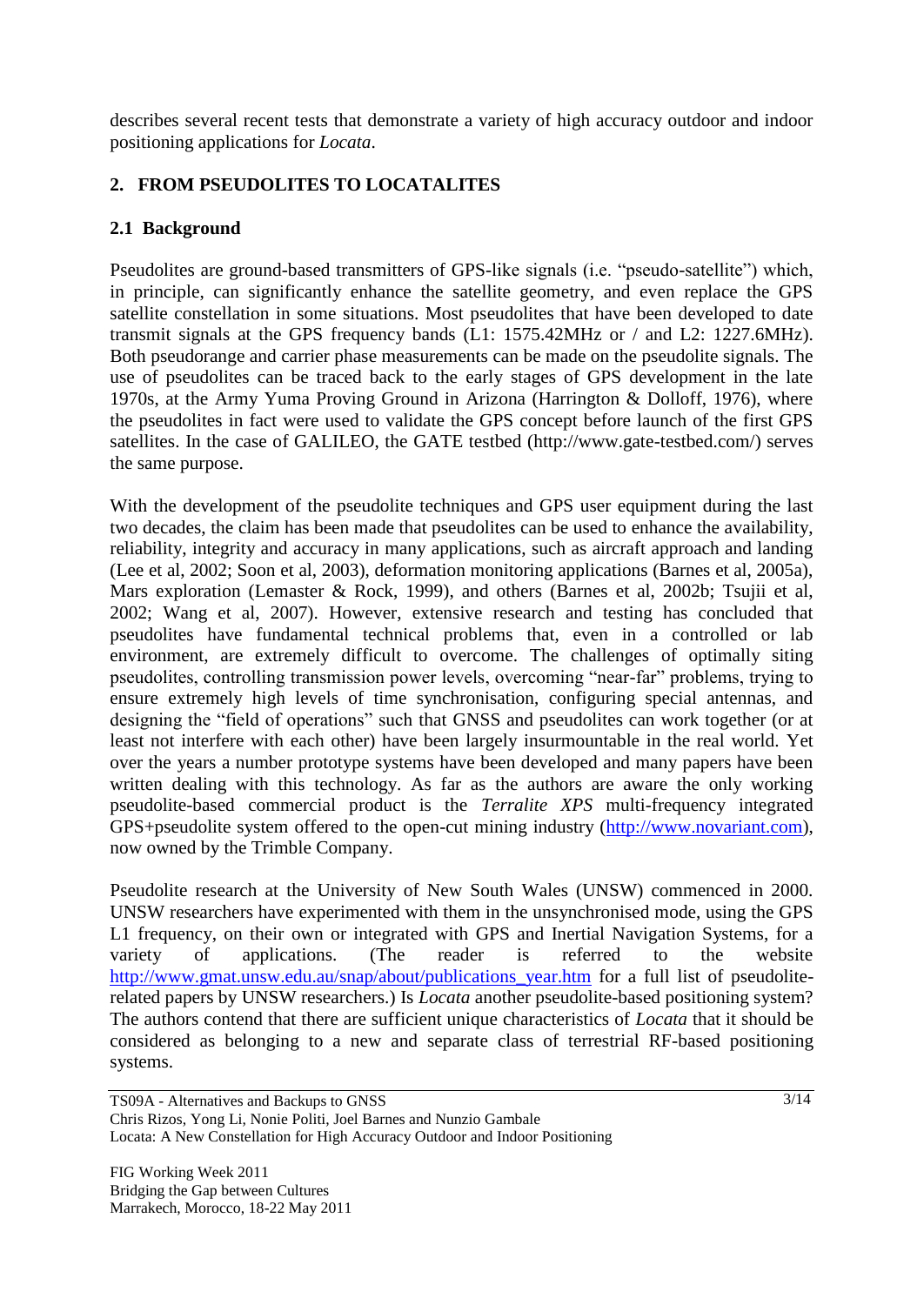### **2.2 Locata Technology**

In 2003 Locata Corporation took the first steps in overcoming the technical challenges required to create "a localised autonomous terrestrial replica of GNSS" (Barnes et al, 2003). The resulting *Locata* positioning technology was designed to overcome the limitations of GNSS and other pseudolite-based positioning systems by using a time-synchronised transceiver called a *LocataLite* (Fig. 1a – the current system is based on FPGA technology). A network of *LocataLites* forms a *LocataNet*, which transmits signals that have the potential to allow carrier phase point positioning with cm-level accuracy for a mobile unit (a *Locata* – Fig. 1b). In effect, the *LocataNet* is a new constellation of signals, analoguous to GNSS but with some unique features; such as having no base station data requirement, requiring no wireless data link from base to mobile receiver, and no requirement for measurement doubledifferencing (Barnes et al, 2003, 2004, 2005b).



Figure. 1a: *LocataLite* inside box with cabling to antennas.



Figure 1b: *Locata* receiver in FPGA design.

The first generation *Locata* system transmitted using the same L1 C/A code signal structure as GPS. However, using the GPS frequency for signal transmissions has significant limitations for several reasons. The rules for transmitting on L1 vary throughout the world, but there is no doubt that a licence for wide deployment of a ground-based system on L1 would be extremely difficult (if not impossible) to obtain. If a licence was granted, ensuring there was no GPS signal degradation or interoperability issues would be of paramount importance. As a result this would limit the *LocataLite's* capability in terms of transmitter power – and therefore operating range – and penetration into buildings. It would also place a practical limit on the number of *LocataLites* in a *LocataNet* to ensure that no interference or degradation of the GPS signal quality occurred.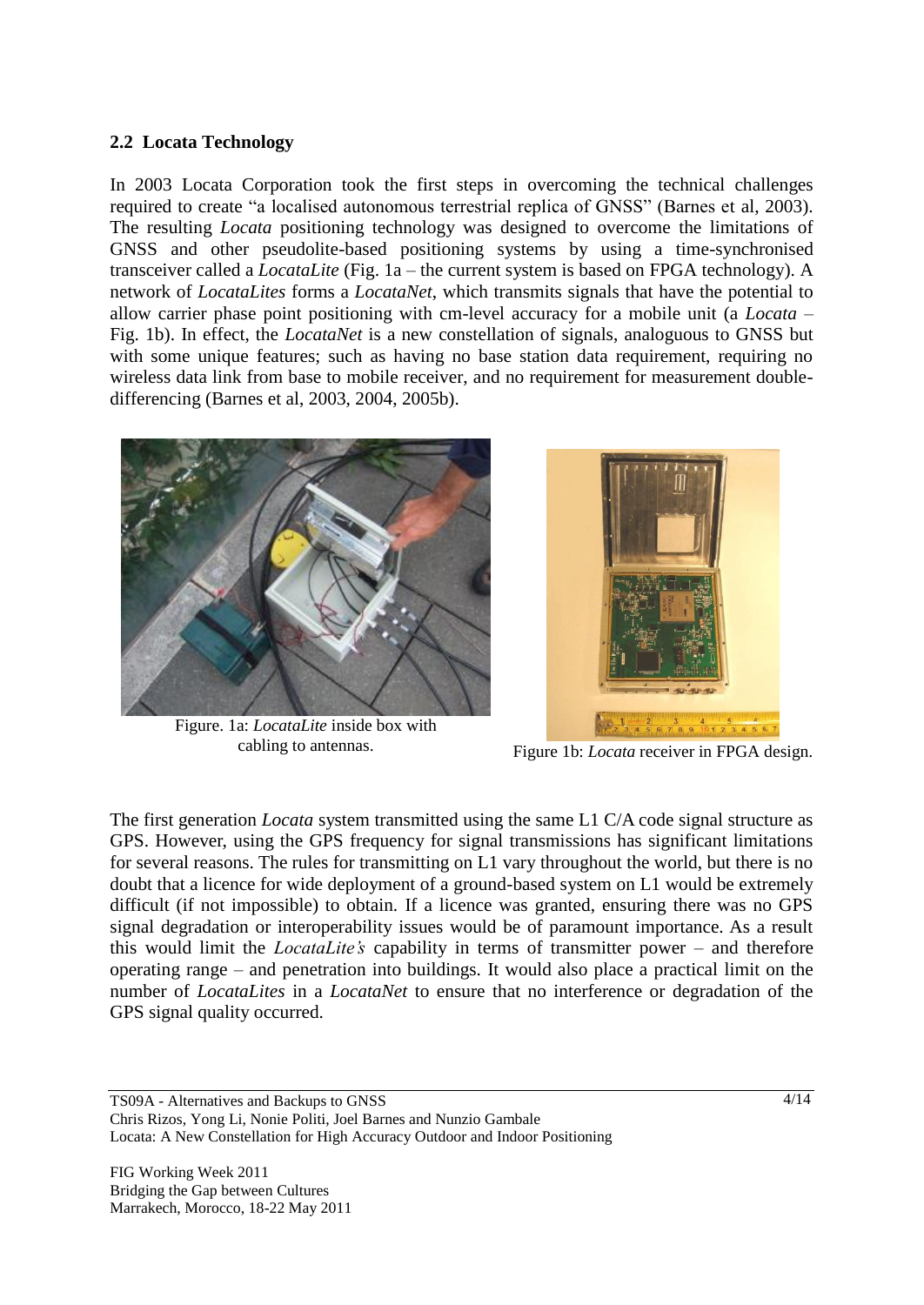In 2005 a fundamental change was made to the first generation *Locata* design that affirms its claim to *not* being a pseudolite*.* Core aspects of the new system design are summarised in Table 1. *Locata's* new design incorporates a proprietary signal transmission structure that operates in the Industry Scientific and Medical (ISM) band (2.4–2.4835GHz). Within the ISM band the *LocataLite* design allows for the transmission of two frequencies, each modulated with two spatially-diverse PRN codes. This new signal structure was beneficial in a number of respects in comparison to *Locata's* first generation system – or pseudolite-based systems in general – transmitting on the GPS frequency bands L1 and/or L2, including:

- 1. Interoperability with GPS and other GNSS.
- 2. No licensing requirement.
- 3. Capability for on-the-fly ambiguity resolution using dual-frequency measurements.
- 4. Better multipath mitigation on pseudorange measurements due to the higher 10MHz chipping rate, and less carrier phase multipath than GPS/GNSS due to the higher frequency used.
- 5. Transmit power of up to 1 watt giving line-of-sight range of the order of 10km or so.
- 6. Time synchronisation of all *LocataLites* at a level to support single point positioning with cm-level accuracy.

|                              |                         | (Barnes et al, 2005b).                                    |                                                |
|------------------------------|-------------------------|-----------------------------------------------------------|------------------------------------------------|
|                              |                         | <b>First Generation System</b>                            | <b>Current Generation System</b>               |
| Signal structure Frequencies |                         | Single-frequency at GPS L1                                | Dual-frequency 2.4GHz (80MHz<br>bandwidth)     |
|                              | PRN code                | $C/A$ (1.023MHz chipping rate)                            | Proprietary (10MHz chipping rate)              |
|                              | Licence<br>requirements | Licensing issues $&$ problem for<br>wide area deployment  | None required, FCC compliant                   |
| LocataLite<br>(transceiver)  | Hardware                | FPGA & DDS technology                                     | FPGA & DDS technology with a<br>modular design |
|                              | Output power            | Several microwatts                                        | Maximum of 1 watt                              |
|                              | Range                   | $~500$ metres                                             | $\sim$ 10km line-of-sight                      |
|                              | Antenna                 | RHCP patch & 1/4 wave                                     | Antenna design dependent on<br>application     |
|                              | Size                    | 260x200x45mm                                              | 240x135x30 mm                                  |
|                              | Weight                  | $2.1 \text{ kg}$                                          | $1 \text{ kg}$                                 |
| Locata receiver              | Hardware                | Zarlink/Mitel based GPS receiver<br>chipset               | FPGA technology, modular design                |
|                              | Measurement rate        | 1Hz                                                       | 25Hz                                           |
|                              | RT positioning          | 1Hz on-board                                              | 25Hz through LINE software, 10Hz<br>onboard    |
|                              | AR                      | Known point initialisation                                | On-the-fly                                     |
|                              | Antenna                 | Various types tested including<br>RHCP patch and 1/4 wave | Antenna design will depend on<br>application   |
|                              | Size                    | 200x100x40                                                | 130x135x30 mm                                  |
|                              | Weight                  | 300 g                                                     | 500 g                                          |

Table 1: Specification summary of *Locata's* first and current generation systems

TS09A - Alternatives and Backups to GNSS Chris Rizos, Yong Li, Nonie Politi, Joel Barnes and Nunzio Gambale Locata: A New Constellation for High Accuracy Outdoor and Indoor Positioning

FIG Working Week 2011 Bridging the Gap between Cultures Marrakech, Morocco, 18-22 May 2011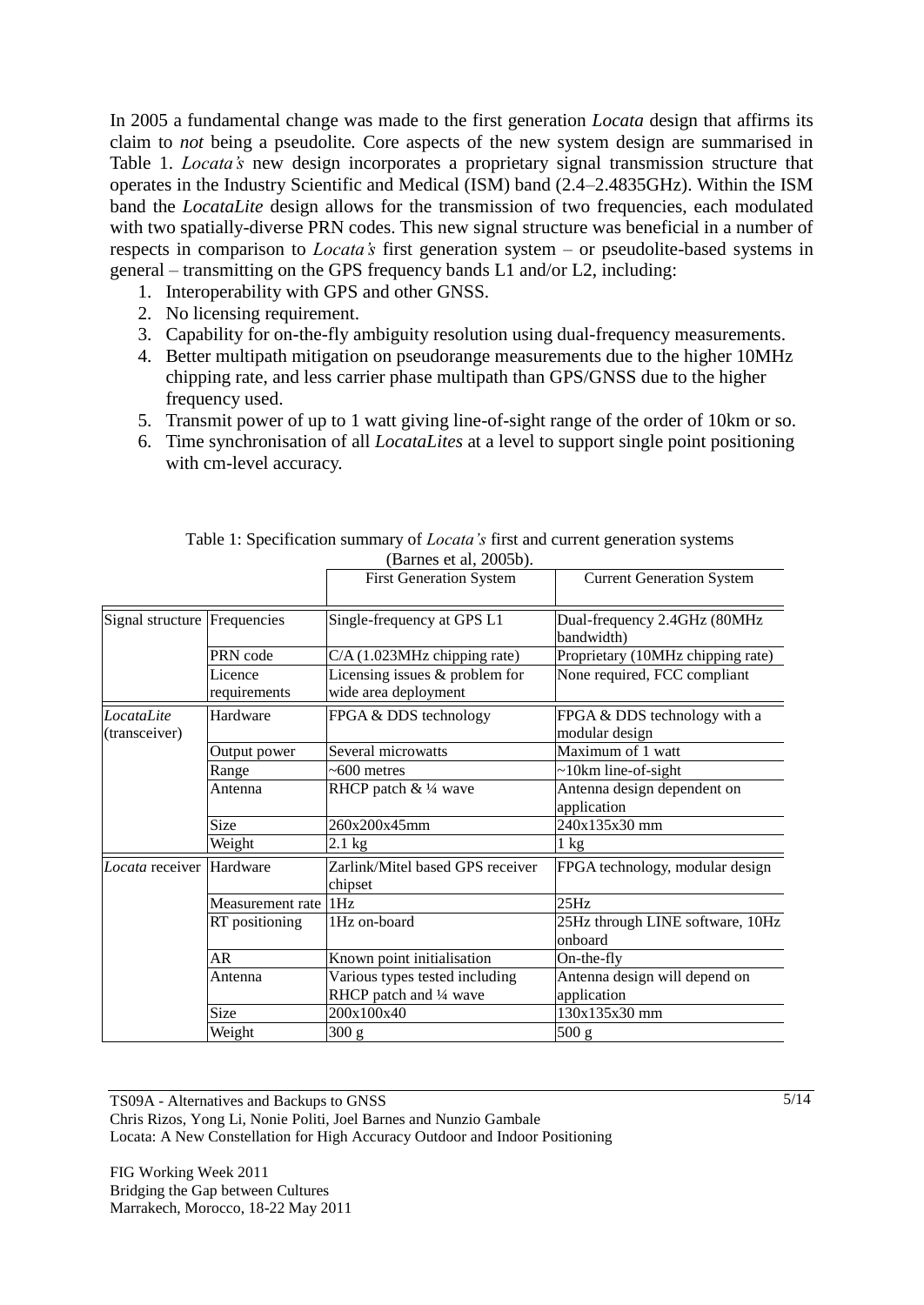# **3. LOCATA APPLICATIONS**

Since 2005 the *Locata* technology has been refined through tests carried out at Locata Corporation's Numeralla Test Facility (NTF) outside of Canberra (Australia), at the UNSW campus (Australia), at the University of Nottingham campus (U.K.), at the Ohio State University campus (USA), at the USAF's Holloman AFB, and at several real-world test sites including several bridges, in road tests, at two open-cut mines, and on a dam site. From the beginning the driver for the *Locata* technology was to develop a centimetre-level accuracy positioning system that could complement, or replace, conventional RTK-GPS in classically difficult GNSS environments such as open-cut mines, deep valleys, heavily forested areas, urban and even indoor locations. Although commercial applications suggested that *RTK-GPS+Locata* was an attractive solution for many outdoor kinematic positioning applications, Locata-only positioning was also a requirement in order to address indoor applications. Some of these test results are described below.

# **3.1 Kinematic Positioning**

Tests conducted at the NTF were reported in Barnes et al (2005b, 2006). Figure 2 shows a *Locata* receiver together with two GPS receivers/antennas (to provide "ground truth") fitted to a truck. A sample of trajectory results from NTF kinematic on-road positioning tests are shown in Figure 3.



Figure 2: Kinematic test, *Locata* antenna between two antennas of the Leica RTK-GPS ground truth system.

The *Locata* technology's potential was confirmed in a recent (September 2010) announcement was made that Locata Corporation had been awarded a contract by the USAF 746th Test Squadron to deliver a system able to provide an independent high accuracy positioning (sub-decimetre-level) capability over almost 6500 square km of the White Sands Missile Range whenever GPS is undergoing jamming tests.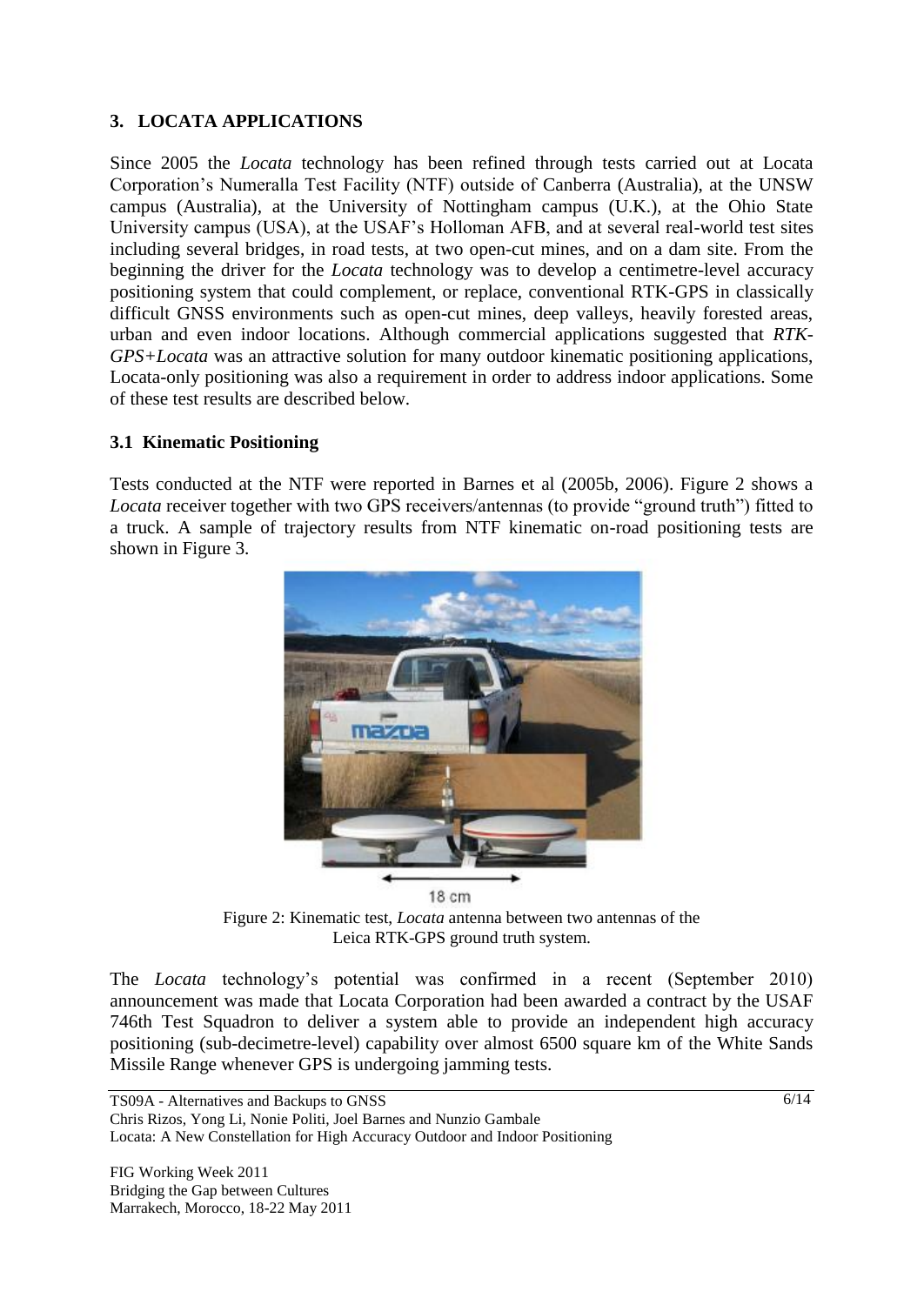

Figure 3: Some trajectory test results - *Locata* results versus Leica RTK-GPS ground truth system.

#### **3.2 Deformation Monitoring**

Another important application of *Locata* (on its own or in combination with GPS) is deformation monitoring of structures such as buildings, bridges or dams. Early *Locata* testing was conducted in Sydney (Figure 4a) and in Nottingham (Figure 4b), as reported in Barnes et al (2002a, 2005a) and Meng et al (2004), which demonstrated the benefit of *augmenting* GPS with *Locata* signals in order to improve availability, and consequently improve the horizontal accuracy. Recently first *Locata*-only tests were conducted on a dam structure – the Tumut Pond Dam (Figure 5a,b), and reported in Choudhury et al (2010). Comparison with 3D coordinates derived from a Robotic Total Station confirmed sub-cm level repeatability, as well as sub-centimetre accuracy (under the assumption there was no dam wall movement – Figure 6).

TS09A - Alternatives and Backups to GNSS Chris Rizos, Yong Li, Nonie Politi, Joel Barnes and Nunzio Gambale Locata: A New Constellation for High Accuracy Outdoor and Indoor Positioning

FIG Working Week 2011 Bridging the Gap between Cultures Marrakech, Morocco, 18-22 May 2011 7/14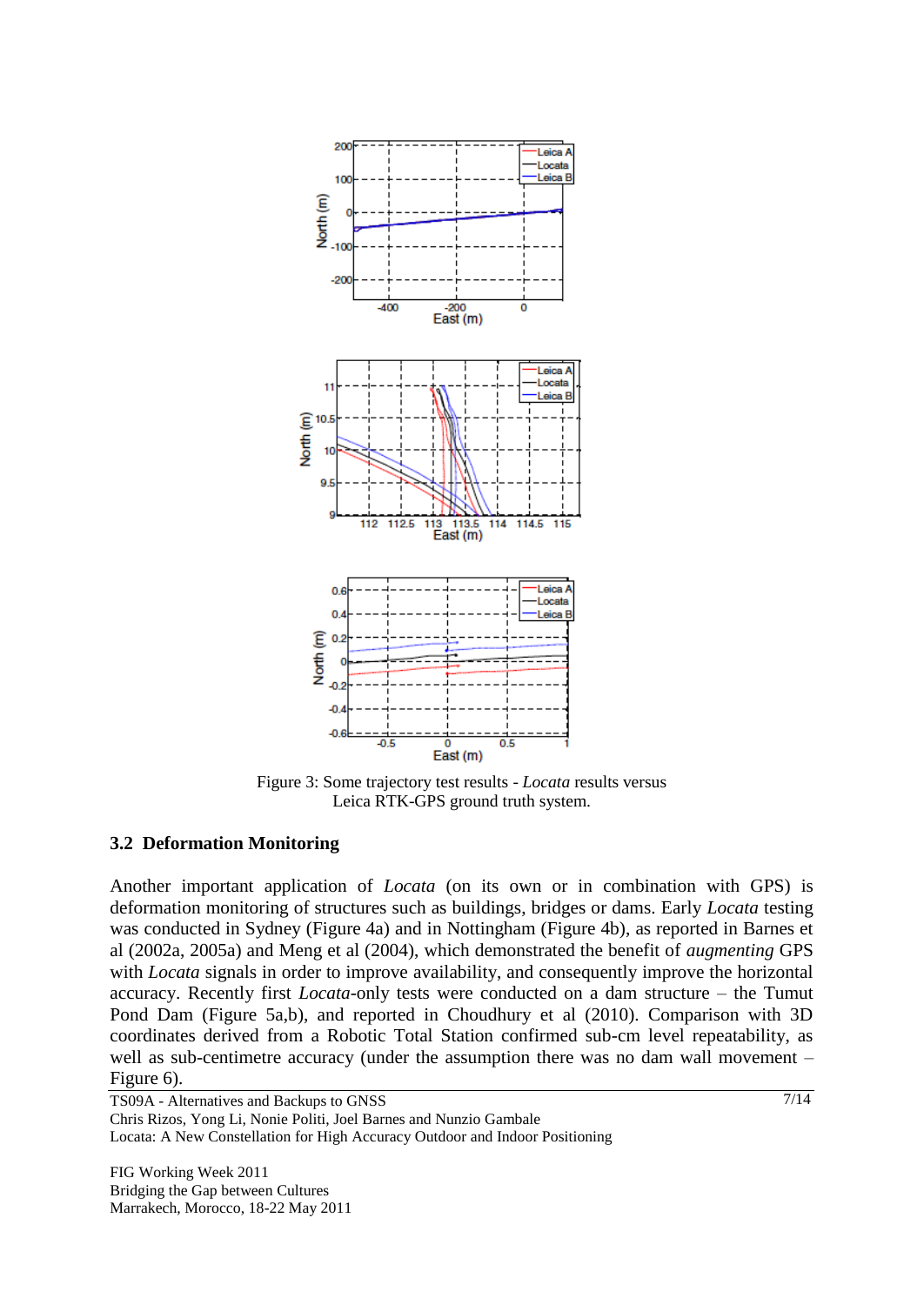

Figure 4a: Suspension bridge tests, Sydney. Figure 4b: Suspension bridge tests, Nottingham.





### **3.3 Locata/GPS/INS Integration**



Figure 5a: Tumut Pond Dam (Total View). Figure 5b: LocataLite and receiver installation.

The determination of the position and orientation (or "pointing direction") of a device (or platform to which it is attached), to high accuracy, in all outdoor environments, using reliable and cost-effective technologies is something of a "holy grail" quest for navigation researchers and engineers. Two classes of applications that place stringent demands on the positioning/orientation device are: (a) portable mapping and imaging systems that operate in a range of difficult urban and rural environments, often used for the detection of underground utility assets (such as pipelines, cables, conduits), unexploded ordnances and buried objects, and (b) the guidance/control of construction or mining equipment in environments where good sky view is not guaranteed. The solution to this positioning/orientation problem is increasingly seen as being based on an integration of several technologies. Researchers from UNSW and The Ohio State University (OSU), Columbus (USA), assembled a working prototype of a *hybrid* system based on GPS, inertial navigation, and *Locata* receiver technology. The data processing methodology, based on a distributed Kalman filter, and the results obtained of tests conducted at the NTF, the UNSW campus (Figure 7) and the OSU campus, have been described in a number of recent papers (Rizos et al, 2008, 2010a).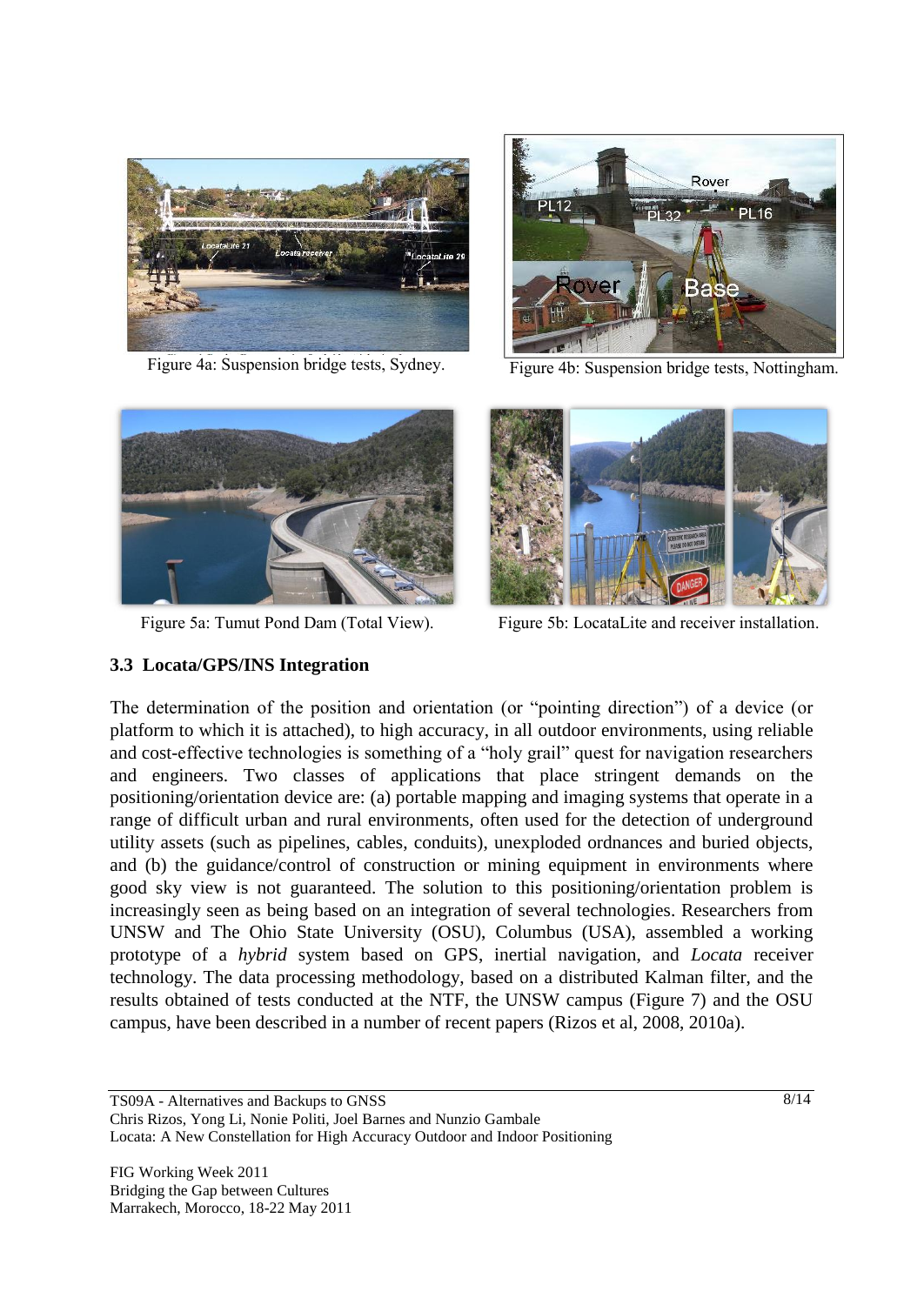

Figure 6a: Position solution (3D). Figure 6b: Position solution (2D).



Figure 7: Integrated GPS+INS+Locata test car on UNSW campus.

### **3.4 Indoor Positioning**

In April 2004 the first indoor tests were conducted at BlueScope Steel, one of BHP Billiton's steel producing companies located in Wollongong, south of Sydney (Australia), to assess the performance of the prototype *Locata* technology for tracking a large crane in a harsh multipath environment (Figure 8). A Total Station was used to provide independent "ground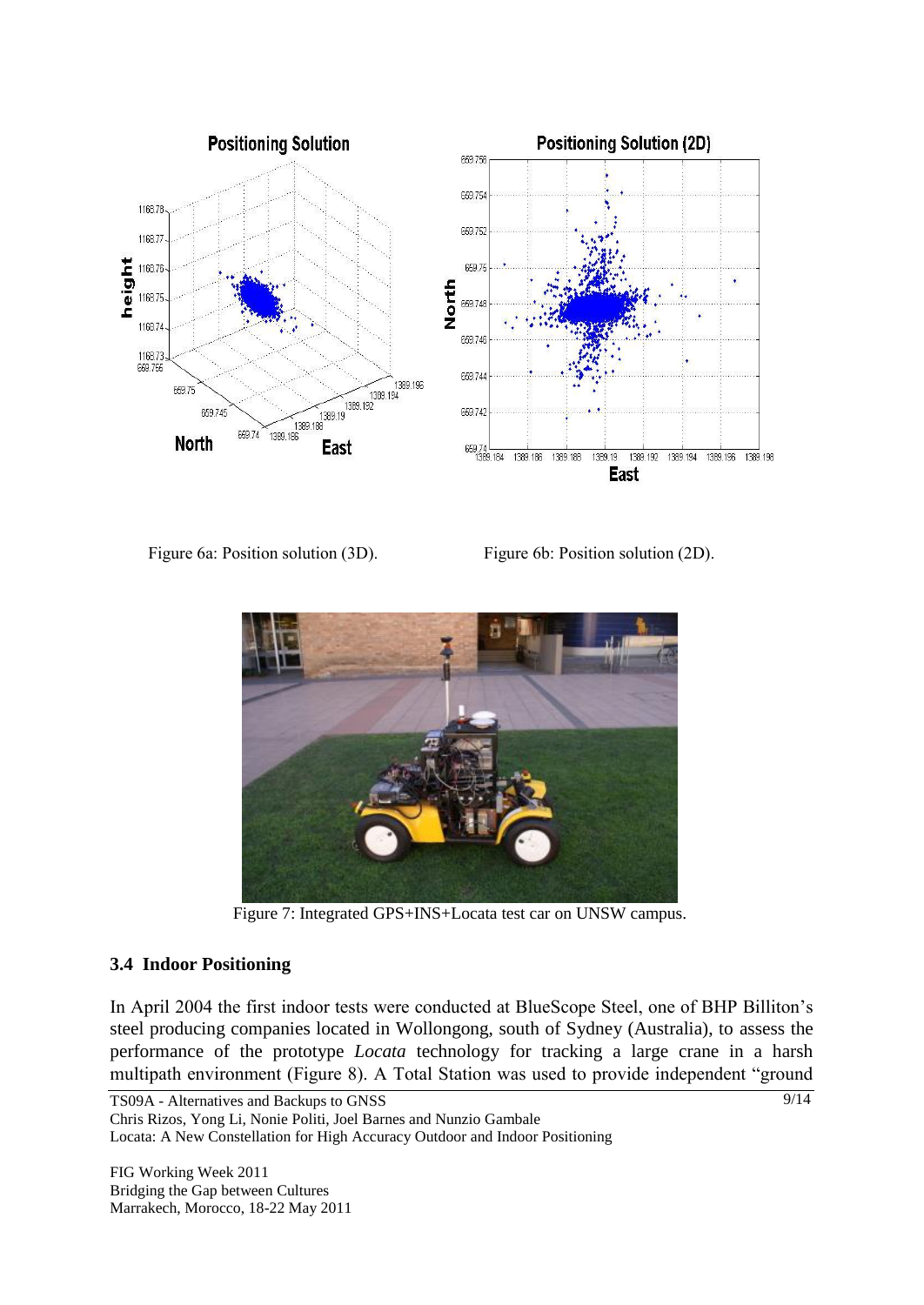truth". The results demonstrated cm-level accuracy (Barnes et al, 2004). However no further public demonstration of indoor positioning was conducted until 2010, at which time a radically new *Locata* indoor antenna design (trademarked as a small *TimeTenna*) was tested for the first time at the NTF.



Figure 8: 2004 Locata testing on a crane assembly in the BlueScope Steel factory.

The 2010 indoor experiments were conducted inside a large metal shed, approximately 30 metres long and 15 metres wide (Figure 9). Such an environment guarantees severe multipath disturbance. A *LocataNet* consisting of five *LocataLites* was installed inside the shed. The *Locata* receiver was placed on a small trolley. The *TimeTenna* was mounted on a pole attached to the trolley and was connected to the receiver. In order to compare reported receiver positions with the true position, a Robotic Total Station (RTS) was setup near the test area. A surveying prism was placed vertically above the phase centre of the *TimeTenna*. The RTS was programmed to track the location of the prism as it was moving and log the data internally for subsequent processing. The experimental setup is shown in Figure 9.

Static (*Locata* receiver placed over nine known points marked on the ground) and kinematic tests were conducted. Apart from some initial convergence challenges, all static coordinates were determined to cm-level accuracy. The kinematic tests indicated that the trajectory was in almost all cases less than 3cm from that derived using the RTS (Rizos et al, 2010b). (Note that the pole was not perfectly vertical, and that there was movement of the prism relative to the *TimeTenna*.) Nevertheless, impressive first results were obtained from this new multipathmitigating antenna technology. *TimeTenna* consists of an array of antenna elements that take advantage of *Locata's* proprietary signal structure and time synchronisation features to track only the direct line-of-sight signals (Locata, 2011) – opening up opportunities to many new location-based applications that were not possible previously. More tests will be conducted in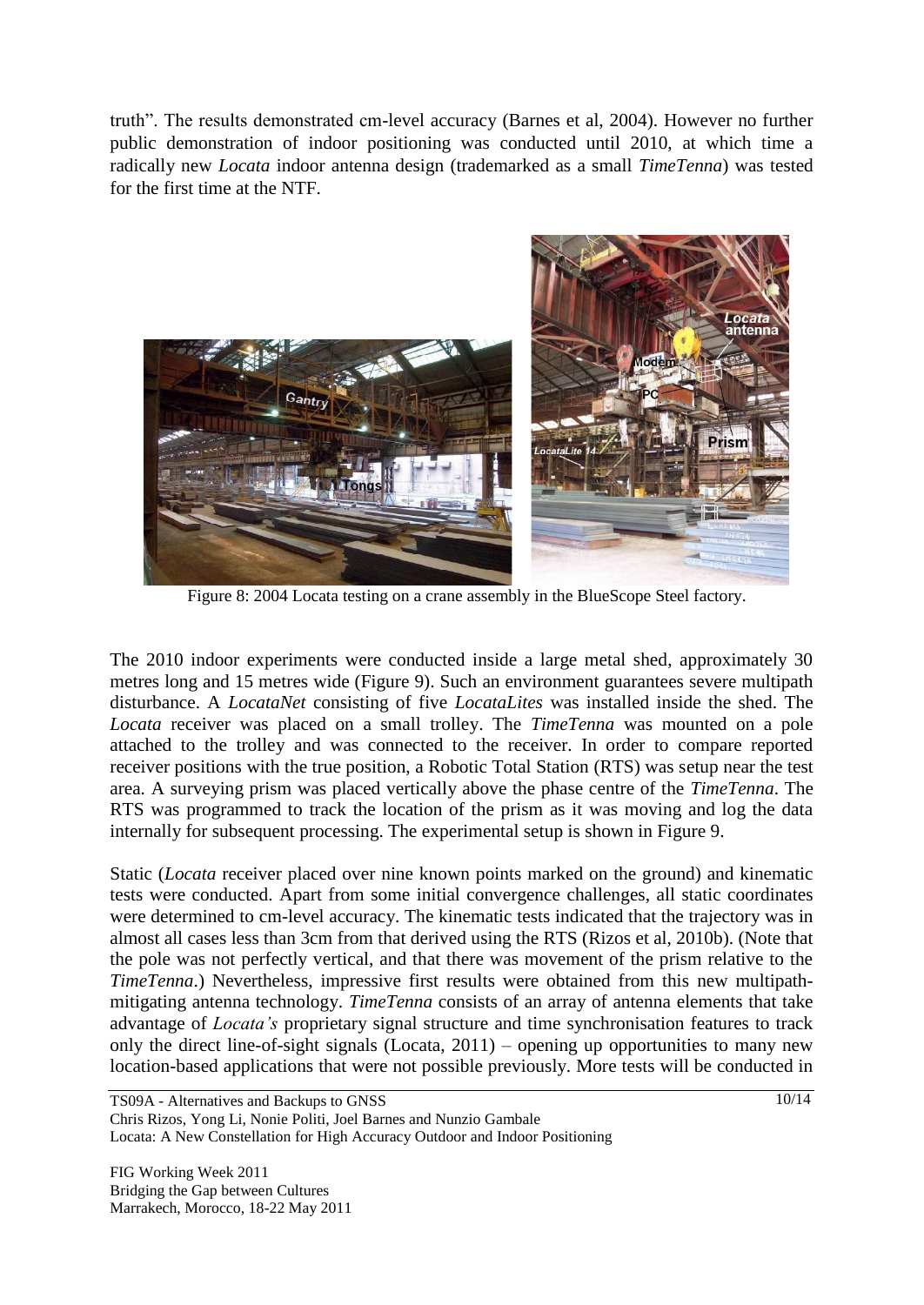the coming months.



Figure 9: Indoor test site, Locata receiver on trolley and RTS setup.

# **4. CONCLUDING REMARKS**

*Locata* can be considered a new type of localised "constellation", able to provide high accuracy positioning coverage where GNSS fails. This paper introduced some of the technical aspects of this technology, summarised the R&D highlights over the last decade or so, and described a variety of applications for *Locata* technology, including some recent results of high accuracy outdoor and indoor positioning. Over the coming years several commercial positioning systems will be developed that incorporate the ability to track *Locata* signals in addition to GNSS. *Locata* is a technological solution to high accuracy indoor and outdoor positioning where GNSS cannot on its own provide the requisite positioning capability. It is a terrestrial augmentation to GNSS where sky visibility is restricted due to high walls in opencut mines, as indicated by a recent news announcement by Leica Geosystems (12 January 2011). Leica's new Jigsaw360 mine management system will have combined GNSS-*Locata* positioning capability, and is the first commercial product that integrates GNSS and *Locata* capabilities into a single navigation device.

There are no "GNSS equivalent" systems for indoor positioning, hence one cannot speak of *Locata* as an "augmentation" in such senarios. *Locata* is the only high accuracy RF-based system that does not have serious range restrictions, and can be used over distances of 100s of metres. However, it must be emphasised that *Locata* has its limitations. For example, for *Locata*-only positioning, the vertical position component is very weakly determined unless there is considerable variation in the height of the *LocataLite* transceivers to ensure low VDOP. Furthermore a *LocataNet* must be established to cover the area of interest. This area may be several kilometres in extent using the systems tested to date. However, a modified version of *Locata* is being currently installed at the USAF's Holloman AFB, and it will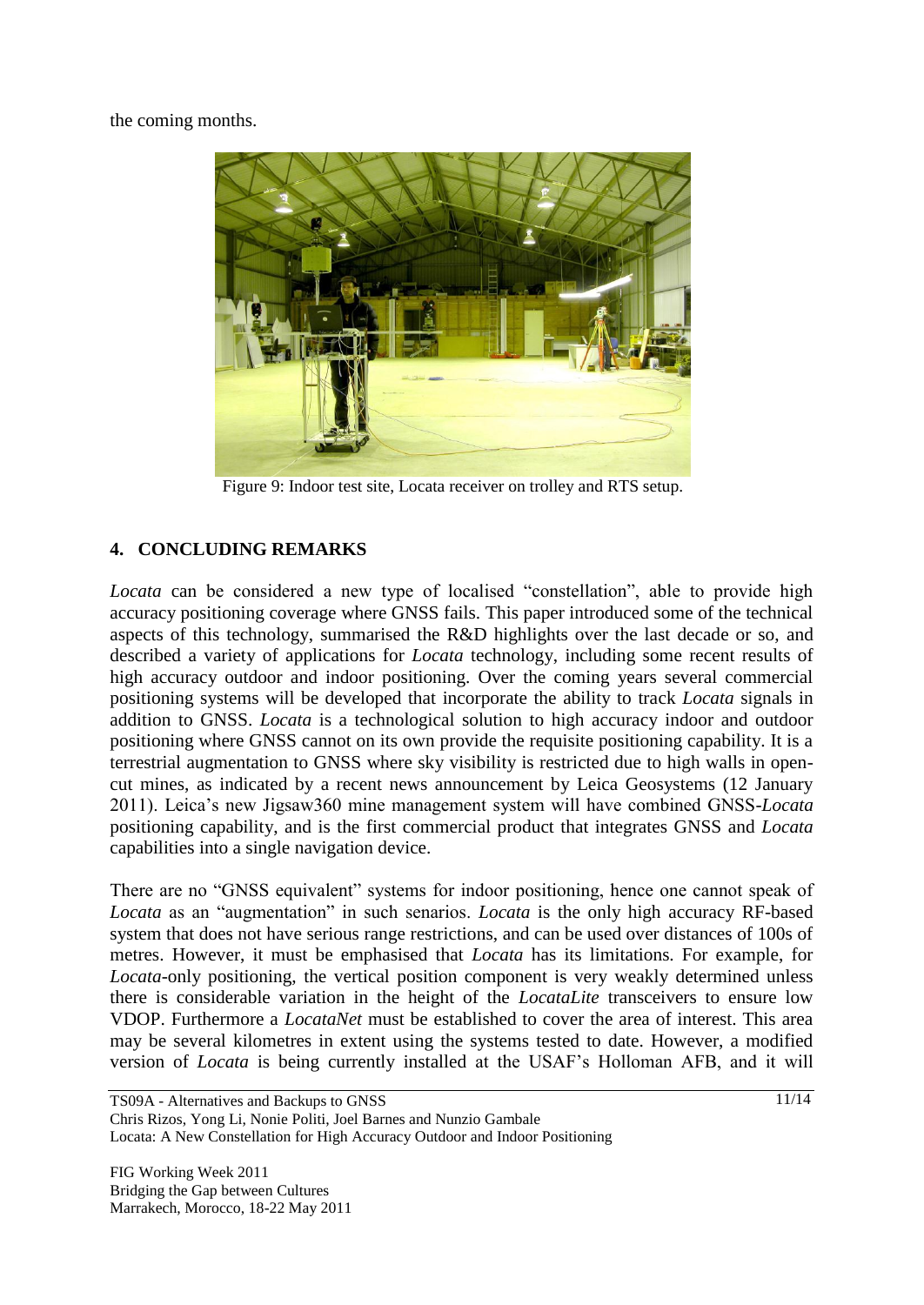support Locata-only positioning over ranges of many tens of kilometres using high powered *LocataLite* transceivers.

In this paper the authors are unable to provide many technical details due to commercial-inconfidence considerations. However the Interface Control Document will be released in late September 2011.

# **REFERENCES**

- Barnes, J., J. Wang, C. Rizos & T. Tsujii (2002a). The performance of a pseudolite-based positioning system for deformation monitoring, *2nd Symp. On Geodesy For Geotechnical & Structural Applications*, Berlin, Germany, 21-24 May, 326-337.
- Barnes, J., J. Wang, C. Rizos, T. Nunan & C. Reid (2002b). The development of a GPS/pseudolite positioning system for vehicle tracking at BHP Billiton Steelworks, *15th Int. Tech. Meeting Of The Satellite Division Of The U.S. Inst. Of Navigation*, Portland, Oregan, 24-27 September, 1779-1789.
- Barnes, J., C. Rizos, J. Wang, D. Small, G. Voigt & N. Gambale (2003). Locatanet: A new positioning technology for high precision indoor and outdoor positioning, *16th Int. Tech. Meeting of the Satellite Division of the U.S. Institute of Navigation*, Portland, Oregan, 9-12 September, 1119-1128.
- Barnes, J., C. Rizos, M. Kanli, D. Small, G. Voigt, N. Gambale, J. Lamance, T. Nunan & C. Reid (2004). Indoor industrial machine guidance using Locata: A pilot study at BlueScope Steel, *60th Annual Meeting of the U.S. Inst. Of Navigation*, Dayton, Ohio, 7-9 June, 533- 540.
- Barnes, J., C. Rizos, H.K. Lee, G.W. Roberts, X. Meng, E. Cosser & A.H. Dodson (2005a). The integration of GPS and pseudolites for bridge monitoring, In "A Window on the Future of Geodesy", F. Sanso (ed.), IAG Symp. Vol.128, Spinger-Verlag, 83-88.
- Barnes, J., C. Rizos, M. Kanli, A. Pahwa, D. Small, G. Voigt, N. Gambale & J. Lamance (2005b). High accuracy positioning using Locata's next generation technology, *18th Int. Tech. Meeting of the Satellite Division of the U.S. Institute of Navigation*, Long Beach, California, 13-16 September, 2049-2056.
- Barnes, J., C. Rizos, M. Kanli & A. Pahwa (2006). A solution to tough GNSS land applications using terrestrial-based transceivers (LocataLites), *19th Int. Tech. Meeting of the Satellite Division of the U.S. Inst. of Navigation*, Fort Worth, Texas, 26-29 September, 1487-1493.
- Choudhury, M., B.R. Harvey & C. Rizos (2010). Mathematical models and a case study of the Locata Deformation Monitoring System (LDMS), *XXIV FIG Int. Congress "Facing the Challenges - Building the Capacity*", Sydney, Australia, 11-16 April, procs on website http://www.fig.net/pub/fig2010/index.htm.
- Harrington, R.L. & J.T. Dolloff (1976). The inverted range: GPS user test facility, *IEEE PLANS'76*, San Diego, California, 1-3 November, 204-211.
- Lee, H.K., J. Wang, C. Rizos, J. Barnes, T. Tsujii & B.K.H. Soon (2002). Analysis of pseudolite augmentation for GPS airborne applications, *15th Int. Tech. Meeting of the Satellite Division of the U.S. Inst. of Navigation*, Portland, Oregan, 24-27 September, 2610-2618.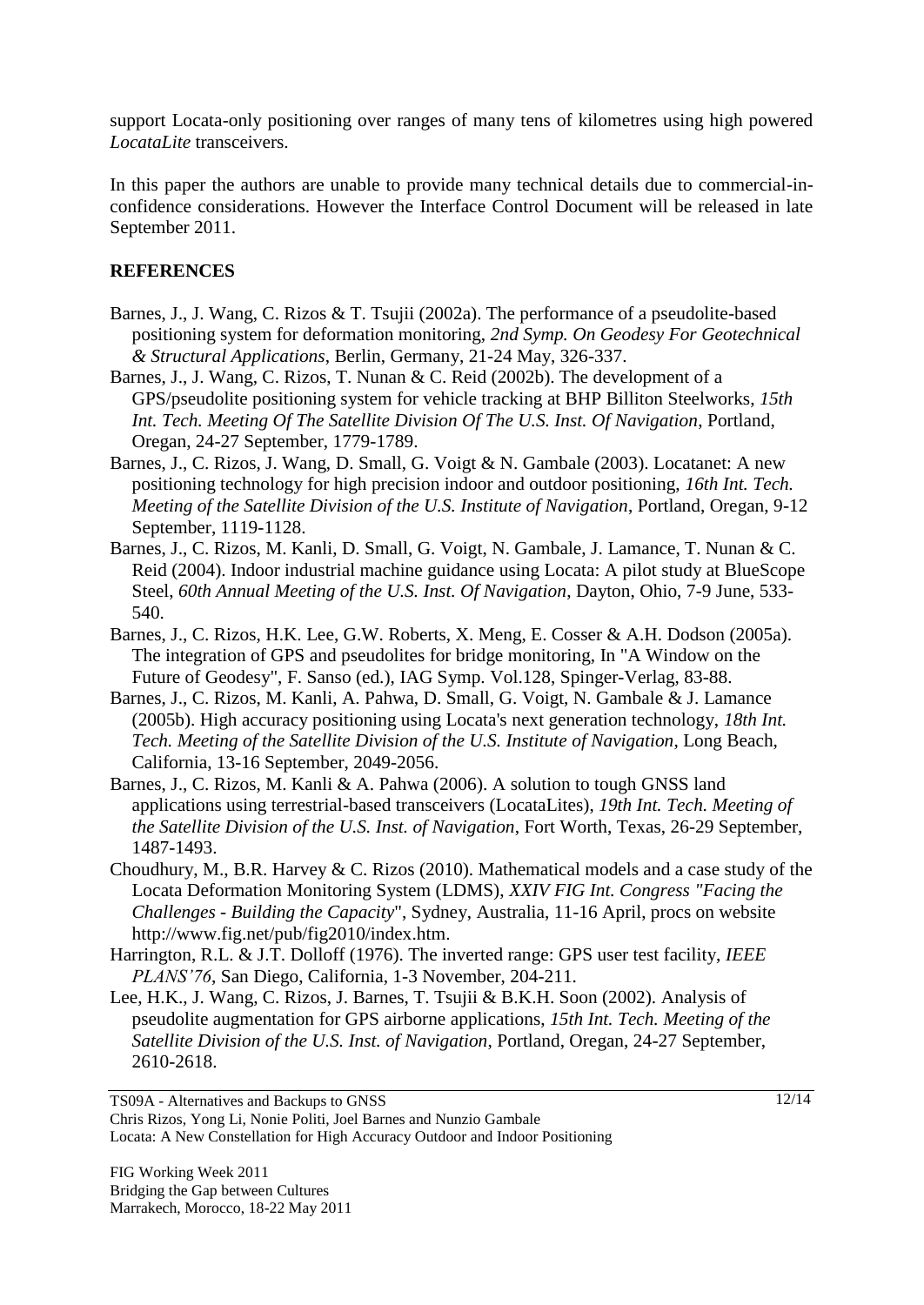- Lemaster, E. & S. Rock (1999). Mars exploration using self-calibrating pseudolite arrays, *12th Int. Tech. Meeting of the Satellite Division of the U.S. Inst. of Navigation GPS ION-99*, Nashville, Tennessee, 14-17 September, 1549-1558.
- Locata (2011). Method and apparatus for forming a beam, International Patent WO 2011/000049 A1, publication date 6 January 2011.
- Meng, X., G.W. Roberts, A.H. Dodson, E. Cosser, J. Barnes & C. Rizos (2004). Impact of GPS satellite and pseudolite geometry on structural deformation monitoring: Analytical and empirical studies, *Journal of Geodesy*, 77, 809-822.
- Rizos, C., D. Grejner-Brzezinska, C.K. Toth, A.G. Dempster, Y. Li, A. Politi & J. Barnes (2008). A hybrid system for navigation in GPS-challenged environments: Case study, *21st Int. Tech. Meeting of the Satellite Division of the U.S. Inst. of Navigation*, Savannah, Georgia, USA, 16-19 September, 1418-1428.
- Rizos, C., D. Grejner-Brzezinska, C.K. Toth, A.G. Dempster, Y. Li, A. Politi, J. Barnes, H. Sun & L. Li (2010a). Hybrid positioning: A prototype system for navigation in GPSchallenged environments, *GPS World*, 21(3), 42-47.
- Rizos, C., G.W. Roberts, J. Barnes & N. Gambale (2010b). Locata: A new high accuracy indoor positioning system, Proc. *Int. Conf. on Indoor Positioning & Indoor Navigation*, Zurich, Switzerland, 15-17 September.
- Soon, B.H.K., E.K. Poh, J. Barnes, J. Zhang, H.K. Lee, H.K. Lee & C. Rizos (2003). Flight test results of precision approach and landing augmented by airport pseudolites, *16th Int. Tech. Meeting of the Satellite Division of the U.S. Institute of Navigation*, Portland, Oregan, 9-12 September, 2318-2325.
- Tsujii, T., M. Harigae, J. Barnes, J. Wang & C. Rizos (2002). Experiments of inverted pseudolite positioning for airship-based GPS augmentation system, *15th Int. Tech. Meeting of the Satellite Division of the U.S. Inst. of Navigation*, Portland, Oregan, 24-27 September, 1689-1695.
- Wang, J.J., J. Wang, D. Sinclair & L. Watts (2007). Flight test of a GPS/INS/Pseudolite integrated system for airborne mapping, *Spatial Sciences Conference*, Hobart, Australia, 14-18 May, 108-118.

### **BIOGRAPHICAL NOTES**

Chris Rizos is currently Professor and Head of the School of Surveying & Spatial Information Systems, UNSW. Chris has been researching the technology and high precision applications of GPS since 1985, and has published over 400 journal and conference papers. He is a Fellow of the Australian Institute of Navigation and a Fellow of the International Association of Geodesy (IAG). He is currently the Vice President of the IAG and a member of the Governing Board of the International GNSS Service.